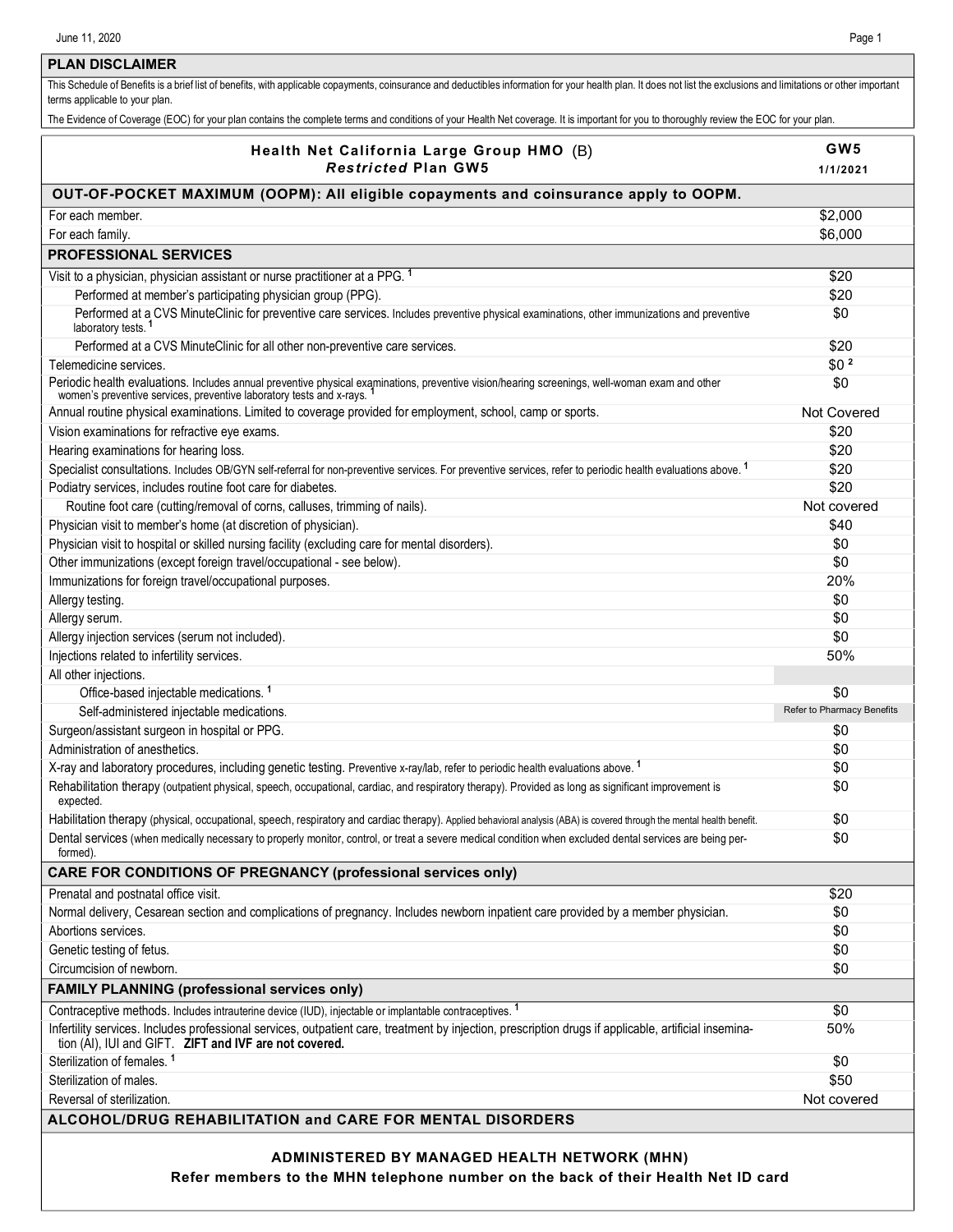vice provided.

| <b>Restricted Plan GW5</b><br><b>OTHER SERVICES</b>                                                                                                                                                                                                                                                                                                                                                                                                                                                                               | 1/1/2021                    |
|-----------------------------------------------------------------------------------------------------------------------------------------------------------------------------------------------------------------------------------------------------------------------------------------------------------------------------------------------------------------------------------------------------------------------------------------------------------------------------------------------------------------------------------|-----------------------------|
|                                                                                                                                                                                                                                                                                                                                                                                                                                                                                                                                   |                             |
|                                                                                                                                                                                                                                                                                                                                                                                                                                                                                                                                   |                             |
| Medical social services.                                                                                                                                                                                                                                                                                                                                                                                                                                                                                                          | \$0                         |
| Patient education. Includes smoking cessation/weight management.                                                                                                                                                                                                                                                                                                                                                                                                                                                                  | \$0                         |
| Ground and air ambulance.                                                                                                                                                                                                                                                                                                                                                                                                                                                                                                         | \$0                         |
| Durable medical equipment. For preventive DME, refer to preventive care. <sup>1</sup>                                                                                                                                                                                                                                                                                                                                                                                                                                             | \$0                         |
| Orthotics (braces and supports).                                                                                                                                                                                                                                                                                                                                                                                                                                                                                                  | \$0                         |
| Corrective footwear. Custom made shoes and shoe inserts (custom foot orthotics).                                                                                                                                                                                                                                                                                                                                                                                                                                                  | Not covered                 |
| Diabetic supplies.                                                                                                                                                                                                                                                                                                                                                                                                                                                                                                                | \$0                         |
| Medical supplies.                                                                                                                                                                                                                                                                                                                                                                                                                                                                                                                 | \$0                         |
| Hearing aids.                                                                                                                                                                                                                                                                                                                                                                                                                                                                                                                     | Not covered                 |
| Prosthesis (replacing body parts).                                                                                                                                                                                                                                                                                                                                                                                                                                                                                                | \$0                         |
| Wigs (cranial prosthesis).                                                                                                                                                                                                                                                                                                                                                                                                                                                                                                        | Not covered                 |
| Blood and blood products, except for blood-clotting factors, refer below.                                                                                                                                                                                                                                                                                                                                                                                                                                                         | \$0                         |
| Blood-clotting factors.                                                                                                                                                                                                                                                                                                                                                                                                                                                                                                           | Refer to Pharmacy Benefits  |
| Nuclear medicine.                                                                                                                                                                                                                                                                                                                                                                                                                                                                                                                 | \$0                         |
| Organ, tissue and stem cell transplants. (non-experimental and noninvestigative. Professional services only).                                                                                                                                                                                                                                                                                                                                                                                                                     | \$0                         |
| Chemotherapy or radiation therapy.                                                                                                                                                                                                                                                                                                                                                                                                                                                                                                | \$0                         |
| Renal dialysis.                                                                                                                                                                                                                                                                                                                                                                                                                                                                                                                   | \$0                         |
| Home health visit. The copayment starts the 31st calendar day after the first visit.                                                                                                                                                                                                                                                                                                                                                                                                                                              | \$20                        |
| Hospice care.                                                                                                                                                                                                                                                                                                                                                                                                                                                                                                                     | \$0                         |
| HOSPITAL AND SKILLED NURSING FACILITY SERVICES                                                                                                                                                                                                                                                                                                                                                                                                                                                                                    |                             |
| Unlimited days of hospital care (medical, surgical & maternity, including routine normal nursery charges) provided in a medically necessary pri-<br>vate room, semi-private room or special care unit with ancillary services. Excludes care for mental disorders. For newborns, a separate copay-<br>ment will apply to a newborn requiring admission to a special care unit.                                                                                                                                                    | \$1,000                     |
| Confinement in a skilled nursing facility (limited to 100 days a calendar year).                                                                                                                                                                                                                                                                                                                                                                                                                                                  | \$1,000                     |
| Outpatient services.                                                                                                                                                                                                                                                                                                                                                                                                                                                                                                              |                             |
| Outpatient services other than surgery.                                                                                                                                                                                                                                                                                                                                                                                                                                                                                           | \$0                         |
| Outpatient surgery at hospital or ambulatory surgical center.                                                                                                                                                                                                                                                                                                                                                                                                                                                                     | \$500                       |
| <b>EMERGENCY CARE/URGENTLY NEEDED CARE - Within or outside the PPG service area</b>                                                                                                                                                                                                                                                                                                                                                                                                                                               |                             |
| NOTE: Non-emergency care (including urgently needed care) received within the PPG service area must be performed or authorized by the member's PPG in order for services<br>to be covered. When urgently needed care is provided outside the PPG service area, authorization is not mandatory in order for services to be covered. When services are<br>provided that meet the criteria for emergency care, whether within or outside the PPG service area, the services are covered, even if the member never contacted the PPG. |                             |
| Emergency professional services.                                                                                                                                                                                                                                                                                                                                                                                                                                                                                                  | \$0                         |
| Use of emergency room (facility services). 3                                                                                                                                                                                                                                                                                                                                                                                                                                                                                      | \$100                       |
| Use of urgent care center.                                                                                                                                                                                                                                                                                                                                                                                                                                                                                                        | \$50 for medical services / |
|                                                                                                                                                                                                                                                                                                                                                                                                                                                                                                                                   | \$20 for behavioral health, |
|                                                                                                                                                                                                                                                                                                                                                                                                                                                                                                                                   | chemical dependency, or     |
|                                                                                                                                                                                                                                                                                                                                                                                                                                                                                                                                   | substance use disorders     |

tive counseling; breastfeeding support, supplies and counseling; domestic violence screening and counseling; and preventive sterilizations. The applicable cost sharing for preventive care will apply to these services. 2 Telemedicine services are covered when provided through preferred vendor. For all other providers, telehealth cost share mirrors in-person cost share based on type of ser-

3 The copayment will not be required if the member is admitted as a hospital inpatient directly from the emergency room..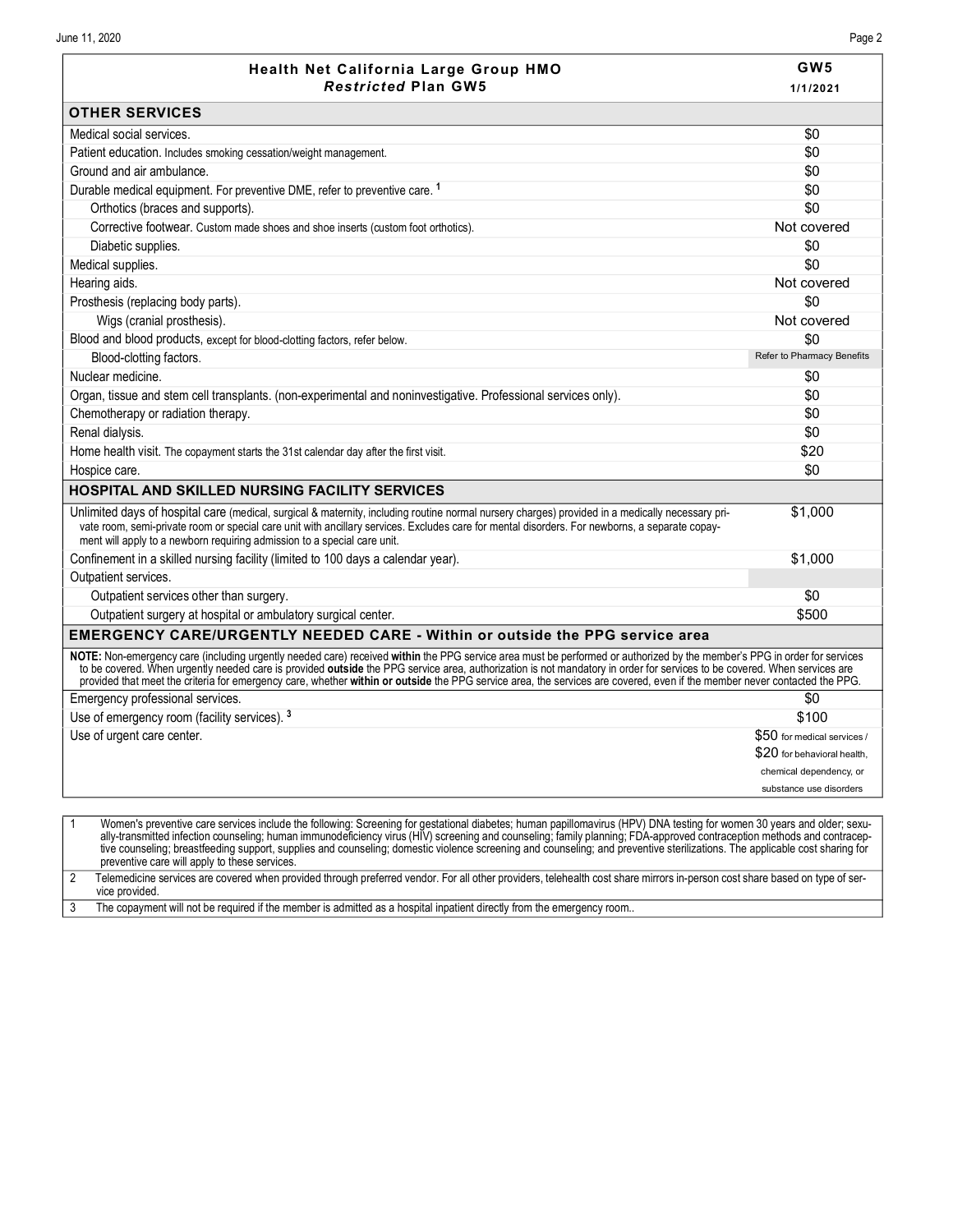

## **CALIFORNIA BENEFIT DESIGN / SCHEDULE OF BENEFITS**

## **MENTAL HEALTH / CHEMICAL DEPENDENCY TREATMENT**

## *MH Plan Code VLP - Effective 01/01/2021*

| Calendar Year Deductible (combined for medical and mental health/chem. dep. plan)<br><b>Plan Coverage</b><br>For each member<br>N/A<br>N/A<br>For each family<br>Out-of-Pocket Maximum (combined for medical and mental health/chem. dep. plan)<br><b>Plan Coverage</b><br>$\overline{$}2,000$<br>For each member<br>\$6,000<br>For each family<br><b>Emergency Services in an Emergency Room (mental health/chemical dependency treatment)</b><br><b>Plan Coverage</b><br>Professional services<br>\$0<br>Use of emergency room (facility services) <sup>11</sup><br>\$100<br><b>Ground Ambulance</b><br>\$0<br>\$0<br>Air ambulance<br>Plan Coverage<br>Laboratory Services, administered on behalf of Health Net (medical benefit provided by MHN)<br>\$0<br>Laboratory services<br>Severe Mental Illnesses <sup>2</sup><br><b>Plan Coverage</b><br>\$5<br>Outpatient mental health - consultation<br>Outpatient mental health - consultation/telemedical services (8)<br>\$0<br>\$2.50<br>Outpatient mental health - group therapy session<br>Maximum visits per calendar year<br>Unlimited<br>Outpatient mental health - other (includes alternate care: partial hospitalization/<br>\$0<br>day treatment/ intensive outpatient programs)<br>Inpatient care in a hospital, excluding residential treatment centers<br>\$0<br><b>Residential treatment centers</b><br>\$0<br>Unlimited<br>Maximum days per calendar year<br>\$0<br>Inpatient physician visits<br><b>Other Mental Illnesses</b><br><b>Plan Coverage</b><br>\$5<br>Outpatient mental health - consultation<br>Outpatient mental health - consultation/telemedical services <sup>(8)</sup><br>\$0<br>$\overline{$}2.50$<br>Outpatient mental health - group therapy session<br>Unlimited<br>Maximum visits per calendar year<br>Outpatient mental health - other (includes alternate care: partial hospitalization/<br>\$0<br>day treatment/ intensive outpatient programs)<br>Inpatient care in a hospital, excluding residential treatment centers<br>\$0<br>Residential treatment centers<br>\$0<br>Unlimited<br>Maximum days per calendar year<br>\$0<br>Inpatient physician visits<br><b>Chemical Dependency Rehabilitation &amp; Detoxification</b> |
|----------------------------------------------------------------------------------------------------------------------------------------------------------------------------------------------------------------------------------------------------------------------------------------------------------------------------------------------------------------------------------------------------------------------------------------------------------------------------------------------------------------------------------------------------------------------------------------------------------------------------------------------------------------------------------------------------------------------------------------------------------------------------------------------------------------------------------------------------------------------------------------------------------------------------------------------------------------------------------------------------------------------------------------------------------------------------------------------------------------------------------------------------------------------------------------------------------------------------------------------------------------------------------------------------------------------------------------------------------------------------------------------------------------------------------------------------------------------------------------------------------------------------------------------------------------------------------------------------------------------------------------------------------------------------------------------------------------------------------------------------------------------------------------------------------------------------------------------------------------------------------------------------------------------------------------------------------------------------------------------------------------------------------------------------------------------------------------------------------------------------------------------------------------------------------------------------------------------------|
|                                                                                                                                                                                                                                                                                                                                                                                                                                                                                                                                                                                                                                                                                                                                                                                                                                                                                                                                                                                                                                                                                                                                                                                                                                                                                                                                                                                                                                                                                                                                                                                                                                                                                                                                                                                                                                                                                                                                                                                                                                                                                                                                                                                                                            |
|                                                                                                                                                                                                                                                                                                                                                                                                                                                                                                                                                                                                                                                                                                                                                                                                                                                                                                                                                                                                                                                                                                                                                                                                                                                                                                                                                                                                                                                                                                                                                                                                                                                                                                                                                                                                                                                                                                                                                                                                                                                                                                                                                                                                                            |
|                                                                                                                                                                                                                                                                                                                                                                                                                                                                                                                                                                                                                                                                                                                                                                                                                                                                                                                                                                                                                                                                                                                                                                                                                                                                                                                                                                                                                                                                                                                                                                                                                                                                                                                                                                                                                                                                                                                                                                                                                                                                                                                                                                                                                            |
|                                                                                                                                                                                                                                                                                                                                                                                                                                                                                                                                                                                                                                                                                                                                                                                                                                                                                                                                                                                                                                                                                                                                                                                                                                                                                                                                                                                                                                                                                                                                                                                                                                                                                                                                                                                                                                                                                                                                                                                                                                                                                                                                                                                                                            |
|                                                                                                                                                                                                                                                                                                                                                                                                                                                                                                                                                                                                                                                                                                                                                                                                                                                                                                                                                                                                                                                                                                                                                                                                                                                                                                                                                                                                                                                                                                                                                                                                                                                                                                                                                                                                                                                                                                                                                                                                                                                                                                                                                                                                                            |
|                                                                                                                                                                                                                                                                                                                                                                                                                                                                                                                                                                                                                                                                                                                                                                                                                                                                                                                                                                                                                                                                                                                                                                                                                                                                                                                                                                                                                                                                                                                                                                                                                                                                                                                                                                                                                                                                                                                                                                                                                                                                                                                                                                                                                            |
|                                                                                                                                                                                                                                                                                                                                                                                                                                                                                                                                                                                                                                                                                                                                                                                                                                                                                                                                                                                                                                                                                                                                                                                                                                                                                                                                                                                                                                                                                                                                                                                                                                                                                                                                                                                                                                                                                                                                                                                                                                                                                                                                                                                                                            |
|                                                                                                                                                                                                                                                                                                                                                                                                                                                                                                                                                                                                                                                                                                                                                                                                                                                                                                                                                                                                                                                                                                                                                                                                                                                                                                                                                                                                                                                                                                                                                                                                                                                                                                                                                                                                                                                                                                                                                                                                                                                                                                                                                                                                                            |
|                                                                                                                                                                                                                                                                                                                                                                                                                                                                                                                                                                                                                                                                                                                                                                                                                                                                                                                                                                                                                                                                                                                                                                                                                                                                                                                                                                                                                                                                                                                                                                                                                                                                                                                                                                                                                                                                                                                                                                                                                                                                                                                                                                                                                            |
|                                                                                                                                                                                                                                                                                                                                                                                                                                                                                                                                                                                                                                                                                                                                                                                                                                                                                                                                                                                                                                                                                                                                                                                                                                                                                                                                                                                                                                                                                                                                                                                                                                                                                                                                                                                                                                                                                                                                                                                                                                                                                                                                                                                                                            |
|                                                                                                                                                                                                                                                                                                                                                                                                                                                                                                                                                                                                                                                                                                                                                                                                                                                                                                                                                                                                                                                                                                                                                                                                                                                                                                                                                                                                                                                                                                                                                                                                                                                                                                                                                                                                                                                                                                                                                                                                                                                                                                                                                                                                                            |
|                                                                                                                                                                                                                                                                                                                                                                                                                                                                                                                                                                                                                                                                                                                                                                                                                                                                                                                                                                                                                                                                                                                                                                                                                                                                                                                                                                                                                                                                                                                                                                                                                                                                                                                                                                                                                                                                                                                                                                                                                                                                                                                                                                                                                            |
|                                                                                                                                                                                                                                                                                                                                                                                                                                                                                                                                                                                                                                                                                                                                                                                                                                                                                                                                                                                                                                                                                                                                                                                                                                                                                                                                                                                                                                                                                                                                                                                                                                                                                                                                                                                                                                                                                                                                                                                                                                                                                                                                                                                                                            |
|                                                                                                                                                                                                                                                                                                                                                                                                                                                                                                                                                                                                                                                                                                                                                                                                                                                                                                                                                                                                                                                                                                                                                                                                                                                                                                                                                                                                                                                                                                                                                                                                                                                                                                                                                                                                                                                                                                                                                                                                                                                                                                                                                                                                                            |
|                                                                                                                                                                                                                                                                                                                                                                                                                                                                                                                                                                                                                                                                                                                                                                                                                                                                                                                                                                                                                                                                                                                                                                                                                                                                                                                                                                                                                                                                                                                                                                                                                                                                                                                                                                                                                                                                                                                                                                                                                                                                                                                                                                                                                            |
|                                                                                                                                                                                                                                                                                                                                                                                                                                                                                                                                                                                                                                                                                                                                                                                                                                                                                                                                                                                                                                                                                                                                                                                                                                                                                                                                                                                                                                                                                                                                                                                                                                                                                                                                                                                                                                                                                                                                                                                                                                                                                                                                                                                                                            |
|                                                                                                                                                                                                                                                                                                                                                                                                                                                                                                                                                                                                                                                                                                                                                                                                                                                                                                                                                                                                                                                                                                                                                                                                                                                                                                                                                                                                                                                                                                                                                                                                                                                                                                                                                                                                                                                                                                                                                                                                                                                                                                                                                                                                                            |
|                                                                                                                                                                                                                                                                                                                                                                                                                                                                                                                                                                                                                                                                                                                                                                                                                                                                                                                                                                                                                                                                                                                                                                                                                                                                                                                                                                                                                                                                                                                                                                                                                                                                                                                                                                                                                                                                                                                                                                                                                                                                                                                                                                                                                            |
|                                                                                                                                                                                                                                                                                                                                                                                                                                                                                                                                                                                                                                                                                                                                                                                                                                                                                                                                                                                                                                                                                                                                                                                                                                                                                                                                                                                                                                                                                                                                                                                                                                                                                                                                                                                                                                                                                                                                                                                                                                                                                                                                                                                                                            |
|                                                                                                                                                                                                                                                                                                                                                                                                                                                                                                                                                                                                                                                                                                                                                                                                                                                                                                                                                                                                                                                                                                                                                                                                                                                                                                                                                                                                                                                                                                                                                                                                                                                                                                                                                                                                                                                                                                                                                                                                                                                                                                                                                                                                                            |
|                                                                                                                                                                                                                                                                                                                                                                                                                                                                                                                                                                                                                                                                                                                                                                                                                                                                                                                                                                                                                                                                                                                                                                                                                                                                                                                                                                                                                                                                                                                                                                                                                                                                                                                                                                                                                                                                                                                                                                                                                                                                                                                                                                                                                            |
|                                                                                                                                                                                                                                                                                                                                                                                                                                                                                                                                                                                                                                                                                                                                                                                                                                                                                                                                                                                                                                                                                                                                                                                                                                                                                                                                                                                                                                                                                                                                                                                                                                                                                                                                                                                                                                                                                                                                                                                                                                                                                                                                                                                                                            |
|                                                                                                                                                                                                                                                                                                                                                                                                                                                                                                                                                                                                                                                                                                                                                                                                                                                                                                                                                                                                                                                                                                                                                                                                                                                                                                                                                                                                                                                                                                                                                                                                                                                                                                                                                                                                                                                                                                                                                                                                                                                                                                                                                                                                                            |
|                                                                                                                                                                                                                                                                                                                                                                                                                                                                                                                                                                                                                                                                                                                                                                                                                                                                                                                                                                                                                                                                                                                                                                                                                                                                                                                                                                                                                                                                                                                                                                                                                                                                                                                                                                                                                                                                                                                                                                                                                                                                                                                                                                                                                            |
|                                                                                                                                                                                                                                                                                                                                                                                                                                                                                                                                                                                                                                                                                                                                                                                                                                                                                                                                                                                                                                                                                                                                                                                                                                                                                                                                                                                                                                                                                                                                                                                                                                                                                                                                                                                                                                                                                                                                                                                                                                                                                                                                                                                                                            |
|                                                                                                                                                                                                                                                                                                                                                                                                                                                                                                                                                                                                                                                                                                                                                                                                                                                                                                                                                                                                                                                                                                                                                                                                                                                                                                                                                                                                                                                                                                                                                                                                                                                                                                                                                                                                                                                                                                                                                                                                                                                                                                                                                                                                                            |
|                                                                                                                                                                                                                                                                                                                                                                                                                                                                                                                                                                                                                                                                                                                                                                                                                                                                                                                                                                                                                                                                                                                                                                                                                                                                                                                                                                                                                                                                                                                                                                                                                                                                                                                                                                                                                                                                                                                                                                                                                                                                                                                                                                                                                            |
|                                                                                                                                                                                                                                                                                                                                                                                                                                                                                                                                                                                                                                                                                                                                                                                                                                                                                                                                                                                                                                                                                                                                                                                                                                                                                                                                                                                                                                                                                                                                                                                                                                                                                                                                                                                                                                                                                                                                                                                                                                                                                                                                                                                                                            |
|                                                                                                                                                                                                                                                                                                                                                                                                                                                                                                                                                                                                                                                                                                                                                                                                                                                                                                                                                                                                                                                                                                                                                                                                                                                                                                                                                                                                                                                                                                                                                                                                                                                                                                                                                                                                                                                                                                                                                                                                                                                                                                                                                                                                                            |
|                                                                                                                                                                                                                                                                                                                                                                                                                                                                                                                                                                                                                                                                                                                                                                                                                                                                                                                                                                                                                                                                                                                                                                                                                                                                                                                                                                                                                                                                                                                                                                                                                                                                                                                                                                                                                                                                                                                                                                                                                                                                                                                                                                                                                            |
|                                                                                                                                                                                                                                                                                                                                                                                                                                                                                                                                                                                                                                                                                                                                                                                                                                                                                                                                                                                                                                                                                                                                                                                                                                                                                                                                                                                                                                                                                                                                                                                                                                                                                                                                                                                                                                                                                                                                                                                                                                                                                                                                                                                                                            |
|                                                                                                                                                                                                                                                                                                                                                                                                                                                                                                                                                                                                                                                                                                                                                                                                                                                                                                                                                                                                                                                                                                                                                                                                                                                                                                                                                                                                                                                                                                                                                                                                                                                                                                                                                                                                                                                                                                                                                                                                                                                                                                                                                                                                                            |
|                                                                                                                                                                                                                                                                                                                                                                                                                                                                                                                                                                                                                                                                                                                                                                                                                                                                                                                                                                                                                                                                                                                                                                                                                                                                                                                                                                                                                                                                                                                                                                                                                                                                                                                                                                                                                                                                                                                                                                                                                                                                                                                                                                                                                            |
|                                                                                                                                                                                                                                                                                                                                                                                                                                                                                                                                                                                                                                                                                                                                                                                                                                                                                                                                                                                                                                                                                                                                                                                                                                                                                                                                                                                                                                                                                                                                                                                                                                                                                                                                                                                                                                                                                                                                                                                                                                                                                                                                                                                                                            |
|                                                                                                                                                                                                                                                                                                                                                                                                                                                                                                                                                                                                                                                                                                                                                                                                                                                                                                                                                                                                                                                                                                                                                                                                                                                                                                                                                                                                                                                                                                                                                                                                                                                                                                                                                                                                                                                                                                                                                                                                                                                                                                                                                                                                                            |
| <b>Plan Coverage</b>                                                                                                                                                                                                                                                                                                                                                                                                                                                                                                                                                                                                                                                                                                                                                                                                                                                                                                                                                                                                                                                                                                                                                                                                                                                                                                                                                                                                                                                                                                                                                                                                                                                                                                                                                                                                                                                                                                                                                                                                                                                                                                                                                                                                       |
| Outpatient chemical dependency - consultation<br>\$5                                                                                                                                                                                                                                                                                                                                                                                                                                                                                                                                                                                                                                                                                                                                                                                                                                                                                                                                                                                                                                                                                                                                                                                                                                                                                                                                                                                                                                                                                                                                                                                                                                                                                                                                                                                                                                                                                                                                                                                                                                                                                                                                                                       |
| Outpatient chemical dependency - consultation/telemedical services <sup>(8)</sup><br>\$0                                                                                                                                                                                                                                                                                                                                                                                                                                                                                                                                                                                                                                                                                                                                                                                                                                                                                                                                                                                                                                                                                                                                                                                                                                                                                                                                                                                                                                                                                                                                                                                                                                                                                                                                                                                                                                                                                                                                                                                                                                                                                                                                   |
| Outpatient chemical dependency - group therapy session<br>\$2.50                                                                                                                                                                                                                                                                                                                                                                                                                                                                                                                                                                                                                                                                                                                                                                                                                                                                                                                                                                                                                                                                                                                                                                                                                                                                                                                                                                                                                                                                                                                                                                                                                                                                                                                                                                                                                                                                                                                                                                                                                                                                                                                                                           |
|                                                                                                                                                                                                                                                                                                                                                                                                                                                                                                                                                                                                                                                                                                                                                                                                                                                                                                                                                                                                                                                                                                                                                                                                                                                                                                                                                                                                                                                                                                                                                                                                                                                                                                                                                                                                                                                                                                                                                                                                                                                                                                                                                                                                                            |
|                                                                                                                                                                                                                                                                                                                                                                                                                                                                                                                                                                                                                                                                                                                                                                                                                                                                                                                                                                                                                                                                                                                                                                                                                                                                                                                                                                                                                                                                                                                                                                                                                                                                                                                                                                                                                                                                                                                                                                                                                                                                                                                                                                                                                            |
| Unlimited<br>Maximum visits per calendar year<br>\$0                                                                                                                                                                                                                                                                                                                                                                                                                                                                                                                                                                                                                                                                                                                                                                                                                                                                                                                                                                                                                                                                                                                                                                                                                                                                                                                                                                                                                                                                                                                                                                                                                                                                                                                                                                                                                                                                                                                                                                                                                                                                                                                                                                       |
| Outpatient chemical dependency - other (includes outpatient detoxification and                                                                                                                                                                                                                                                                                                                                                                                                                                                                                                                                                                                                                                                                                                                                                                                                                                                                                                                                                                                                                                                                                                                                                                                                                                                                                                                                                                                                                                                                                                                                                                                                                                                                                                                                                                                                                                                                                                                                                                                                                                                                                                                                             |
| alternate care: partial hospitalization/ day treatment/ intensive outpatient programs)                                                                                                                                                                                                                                                                                                                                                                                                                                                                                                                                                                                                                                                                                                                                                                                                                                                                                                                                                                                                                                                                                                                                                                                                                                                                                                                                                                                                                                                                                                                                                                                                                                                                                                                                                                                                                                                                                                                                                                                                                                                                                                                                     |
| \$0<br>Inpatient care in a hospital, excluding residential treatment centers                                                                                                                                                                                                                                                                                                                                                                                                                                                                                                                                                                                                                                                                                                                                                                                                                                                                                                                                                                                                                                                                                                                                                                                                                                                                                                                                                                                                                                                                                                                                                                                                                                                                                                                                                                                                                                                                                                                                                                                                                                                                                                                                               |
| $\overline{50}$<br>Residential treatment centers                                                                                                                                                                                                                                                                                                                                                                                                                                                                                                                                                                                                                                                                                                                                                                                                                                                                                                                                                                                                                                                                                                                                                                                                                                                                                                                                                                                                                                                                                                                                                                                                                                                                                                                                                                                                                                                                                                                                                                                                                                                                                                                                                                           |
| Maximum days per calendar year<br>Unlimited                                                                                                                                                                                                                                                                                                                                                                                                                                                                                                                                                                                                                                                                                                                                                                                                                                                                                                                                                                                                                                                                                                                                                                                                                                                                                                                                                                                                                                                                                                                                                                                                                                                                                                                                                                                                                                                                                                                                                                                                                                                                                                                                                                                |
| \$0<br>Inpatient physician visits<br>\$0<br>Detoxification                                                                                                                                                                                                                                                                                                                                                                                                                                                                                                                                                                                                                                                                                                                                                                                                                                                                                                                                                                                                                                                                                                                                                                                                                                                                                                                                                                                                                                                                                                                                                                                                                                                                                                                                                                                                                                                                                                                                                                                                                                                                                                                                                                 |

The copayment will not be required if the member is admitted as a hospital inpatient directly from the emergency room.

2 The following conditions are considered severe mental illnesses: Anorexia nervosa, bulimia nervosa, bipolar disorder, major depressive disorders, pervasive developmental disorder (e.g., autism), panic disorder, schizophrenia, schizo affective disorder and serious emotional disturbances of children.